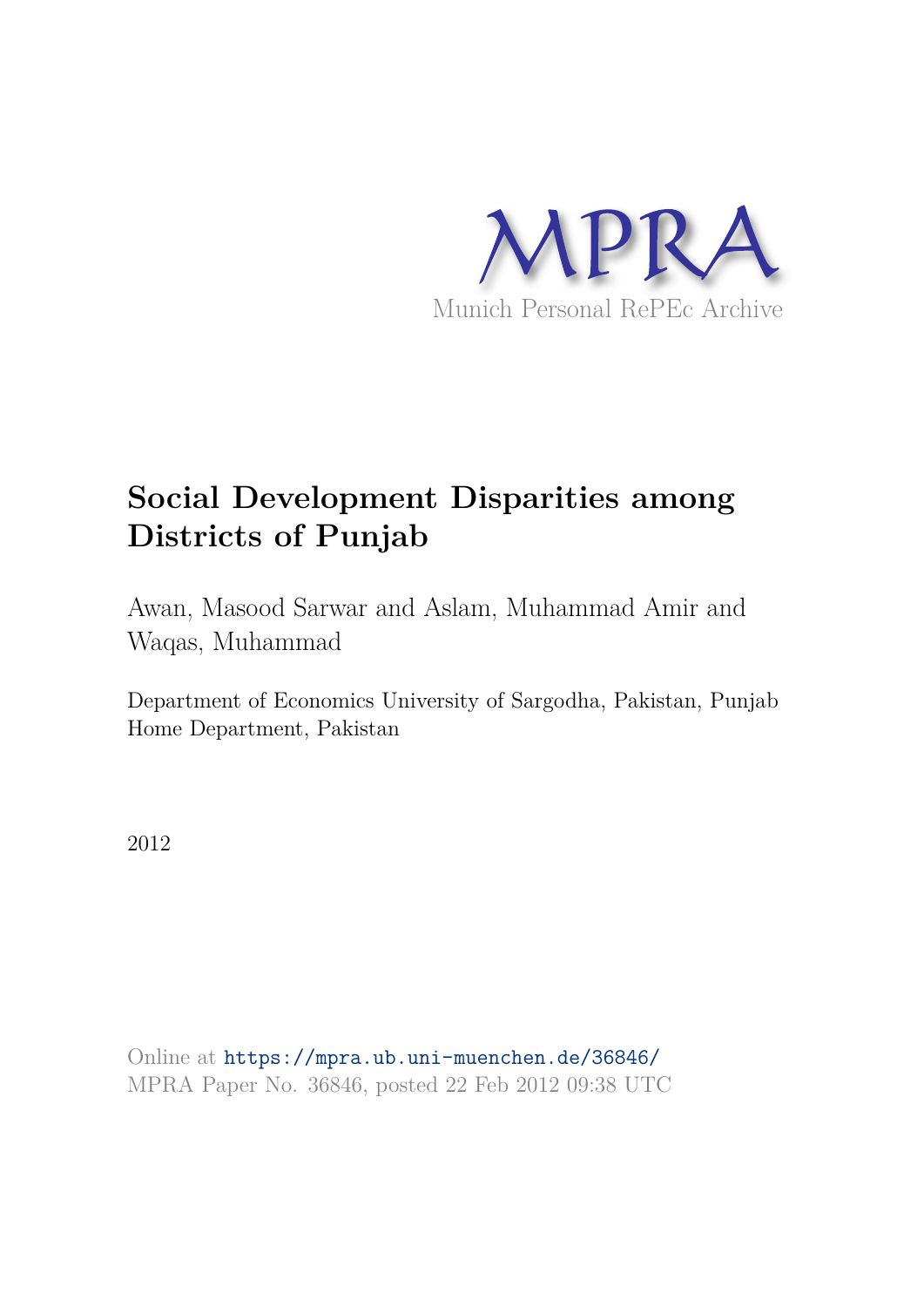# **Social Development Disparities among Districts of Punjab**

## **Masood Sarwar Awan**

Assistant Professor, Department of Economics University of Sargodha, Pakistan E-mail: awan811@hotmail.com

## **Muhammad Amir Aslam**

Probation Officer, District Courts Sargodha. Punjab Home Department, Pakistan E-mail: amir\_aslam22@yahoo.com

## **Muhammad Waqas**

Graduate Student, Department of Economics University of Sargodha, Pakistan E-mail: economist147@hotmail.com

## **Abstract**

Cessation of disparities and attainment of balanced development is conceived as the outline policy of every state. Therefore, this paper aims to expose inter-district gaps and disparities of Punjab. Drawing on the multidimensional nature of social development ranging from human development indicators of health, education and social services, this paper comparatively analyze the entire districts of Punjab, and rank them in social development index by using the factor analysis technique on the data set of Multiple Indicator Cluster Survey 2007-08 of Punjab. Interdistrict comparison in 18 different domains of health, education, household services and child protection has been done.

# **Introduction**

The experience of contacts and innovations enhances the capability of human being to gain control over material resources as well as boosts effective interaction and build up knowledge which is presently viewed as development. Development represents the general idea of progress in the fields of nations as it holds all the elements of betterment. Simply speaking, in this sense development is improvement or extensive achievements by emergence of new functions or performance of old functions in more accurate manner in the society. A basic perception associated with this term is adequate economic growth in the society, as it believes that economic growth is the main instrument to bring about the structural and functional changes in the individuals as well as society. Invariably growth engrossed the issue of development and treated as conjunct idea, which is true to some extent but there is a difference between growth and development. A society having the rapid growth but neglecting development remains at abate in the long run.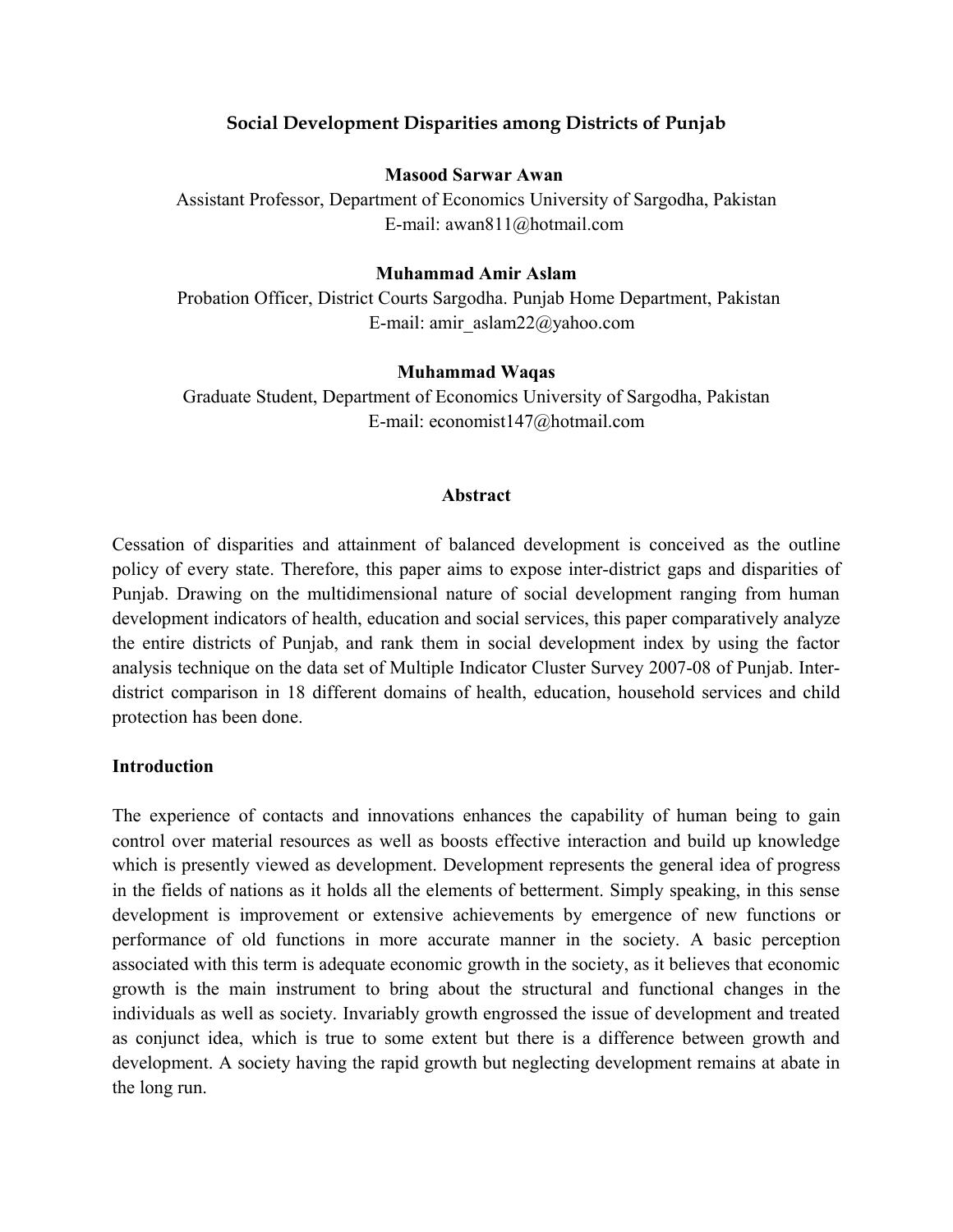Growth can be viewed as the prerequisite of development as it is univariate notions primarily concerned with measuring gross domestic product while development is multivariate notions intensely tackling with progress, improvements, changes etc. Development is directly linked with calculation and redistribution of economic growth for human welfare, wellbeing and standard of living. These ideas took shape in the era of 1990s when United Nation Development Programme (UNDP) launched first Human Development Report having an explicit purpose. Conspicuously the report elaborates the concept of human development and gave fundamental articulation on the issue. It clearly states that "people are the real wealth of a nation. The objective of development is to create an enabling environment for people to live long, healthy and creative lives. This may appear to be a simple truth. But it is often forgotten in the immediate concern with the accumulation of commodities and financial wealth<sup>"1</sup>. Haq (1995) elaborates this purpose more clearly by arguing that there is need to shift the focus of development economics from national income accounting to people centered policies. Sen (1999) argues, it would indicate that the connection tends to work particularly through public expenditure on health care, and through the success of poverty removal. The basic point is that the impact of economic growth depends much on how fruits of economic growth are used.

Research has brought marvelous changes in the world in the last few decades especially in the area of human development, living standard, quality of life and welfare. Accession of numerous development activists has always strengthened typical economic indices of wellbeing with alternative domains which can easily tempt non-economic and non-material domains of human life. Moreover, it is commonly accepted now, human well-being should be treated as a multidimensional concept along the lines advocated by (Sen, 1985, 1993; Stewart, 1985; Doyal and Gough, 1991; Ramsay, 1992; Cummins, 1996; Narayan *et al*. 2000; or Nussbaum, 2000;). This expansion in the idea of human development and wellbeing and the alliance of the economic and non-economic domains is known as social development. These non-economic objectives may include social justice, social freedom, democracy, peace, strong institutions, health & nutrition, developed infrastructure, and education & technology. Social development is a multi-disciplinary and cross-sectoral field of practice that seeks to improve the social and material well-being of individuals everywhere (Paiva, 1977; Jones, 1981; Meinert, 1987; Estes, 1990). According to Bilance (1997) social development is;

*"The promotion of a sustainable society that is worthy of human dignity by empowering marginalized groups, women and men, to undertake their own development, to improve their social and economic position and to acquire their rightful place in the society"<sup>2</sup> .*

The term "social development" is difficult to comprehend as it is vaguest. Although the issue of social development is already explored broadly having akin traits but abridge explication is still lacking. More clearly the idea of social development can be viewed as dispensation of humanwell being by the state. Social development aims to promote productive and healthy life for all with integration of society as well as nature. Social development is a practice encompassing the

<sup>1</sup> Human Development Report, UNDP 1990.

<sup>&</sup>lt;sup>2</sup> Bilance, "A world in balance – Bilance stands for Social Development: Policy paper". Oegstgeest, September 1997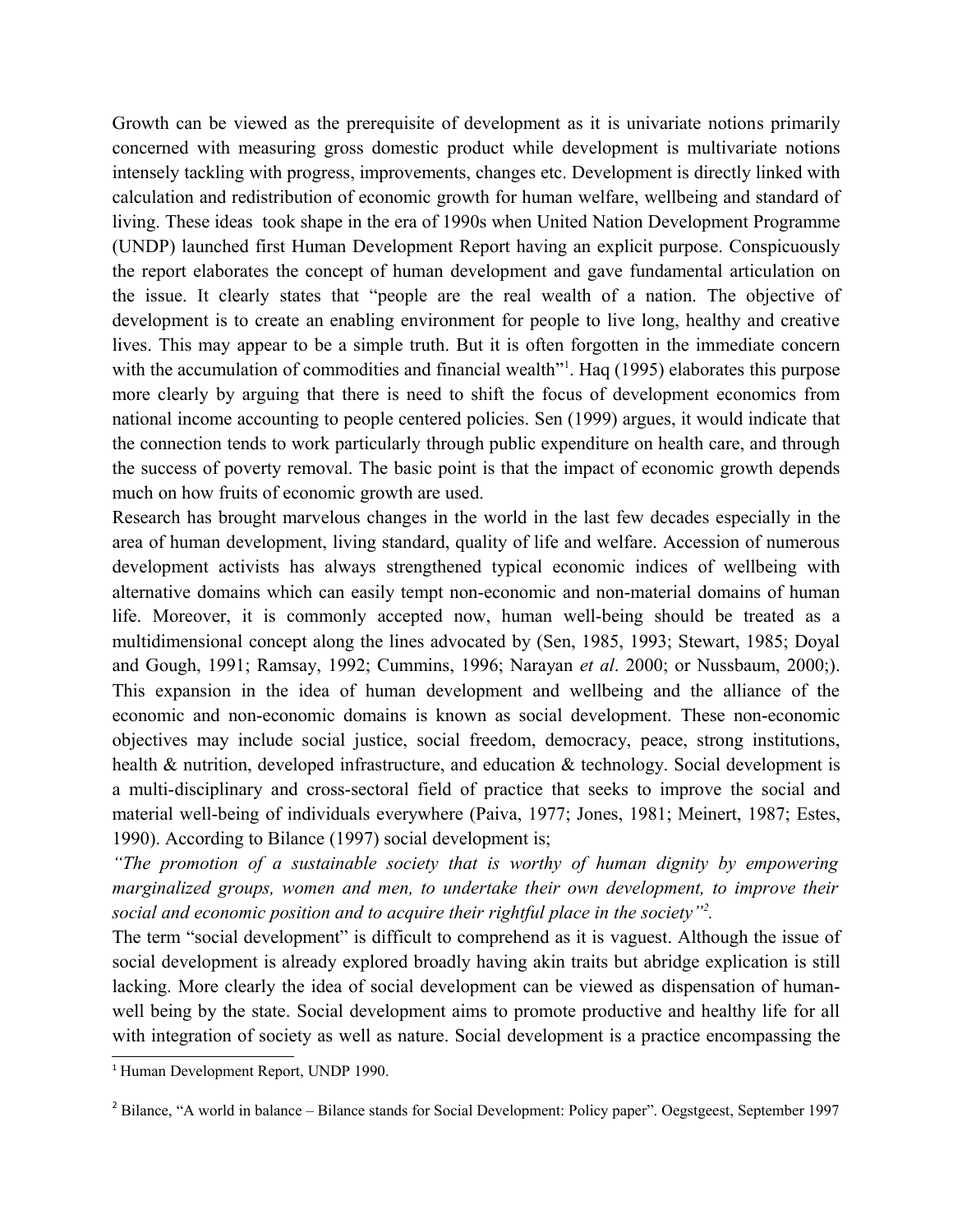commitment of individual welfare and empowering individuals to determine their own needs, to influence the decisions which affect them and incorporates communal interests in developing economic initiatives and policies. Social development especially targets disparities among the human being, minimize them and maximize human welfare. Eagerly discussion on the issue started in the 1960 but it does not mean that the issue was not in discussion before then. Outstanding participation of heads of state and Governments was first observed in history on the invitation of United Nations at World Summit for Social Development Copenhagen 1995, to recognize the significance of human well-being and social development for all. Social development is practiced across all geo-political borders and at all levels of social, political, and economic organization (Jones, 1981; Korten, 1990; Estes, 1993b).

#### **Social Development in Pakistan**

Pakistan is the sixth largest populated country in the world with 184.8 million<sup>3</sup> people with an annual population growth rate of roughly 2% as of 2010 and ranks  $125<sup>th</sup>$  of  $169<sup>4</sup>$  countries around the world. Pakistan is immersing with the curse of multifarious social, political and economic problems since its inception. Poverty along with internal and external political tensions, ethnicity, population growth and foreign debts has stuck the development and increases disparities in the country. Moreover, this situation gets worsen in current decade. Poverty has serving as first barrier to prosperity, growth and social development<sup>5</sup>. Feeding, clothing, housing, and maintaining the quality of life for this dense population is one of Pakistan's greatest challenges. A particularly troublesome challenge has been the uneven distribution. It abducts the rights and liberties of people and it results in a loss of dignity and injustice as well. Fight against poverty and issue of development has always remained on the agenda of the government. There has been a significant focus on poverty reduction through various development schemes and projects. Government of Punjab did not have a special poverty reduction programme as such in the past besides some developmental projects. This meant that while resources were spent on various poverty alleviation schemes and projects, there was no significant attention paid to the poor as the focal point in such programme<sup>6</sup>. Consequentially we neither had a proper data base on poverty nor were any assessments made of the projects and Programmes vis-à-vis their impact on the lives of the poor. Therefore, there is a need to develop social development index by considering income distribution as a separate variable in addition to other variables that are considered by international organizations as a mean of development in both fields i.e. social and human.

<sup>&</sup>lt;sup>3</sup> United Nations Population Fund, 2010

<sup>4</sup> Human Development Index (HDI), Human Development Report 2010, UNDP.

<sup>5</sup> Punjab-Poverty Reduction Strategy Paper (2003). Planning and Development Board, Government of Punjab

<sup>6</sup> Punjab-Poverty Reduction Strategy Paper (2003). Planning and Development Board, Government of Punjab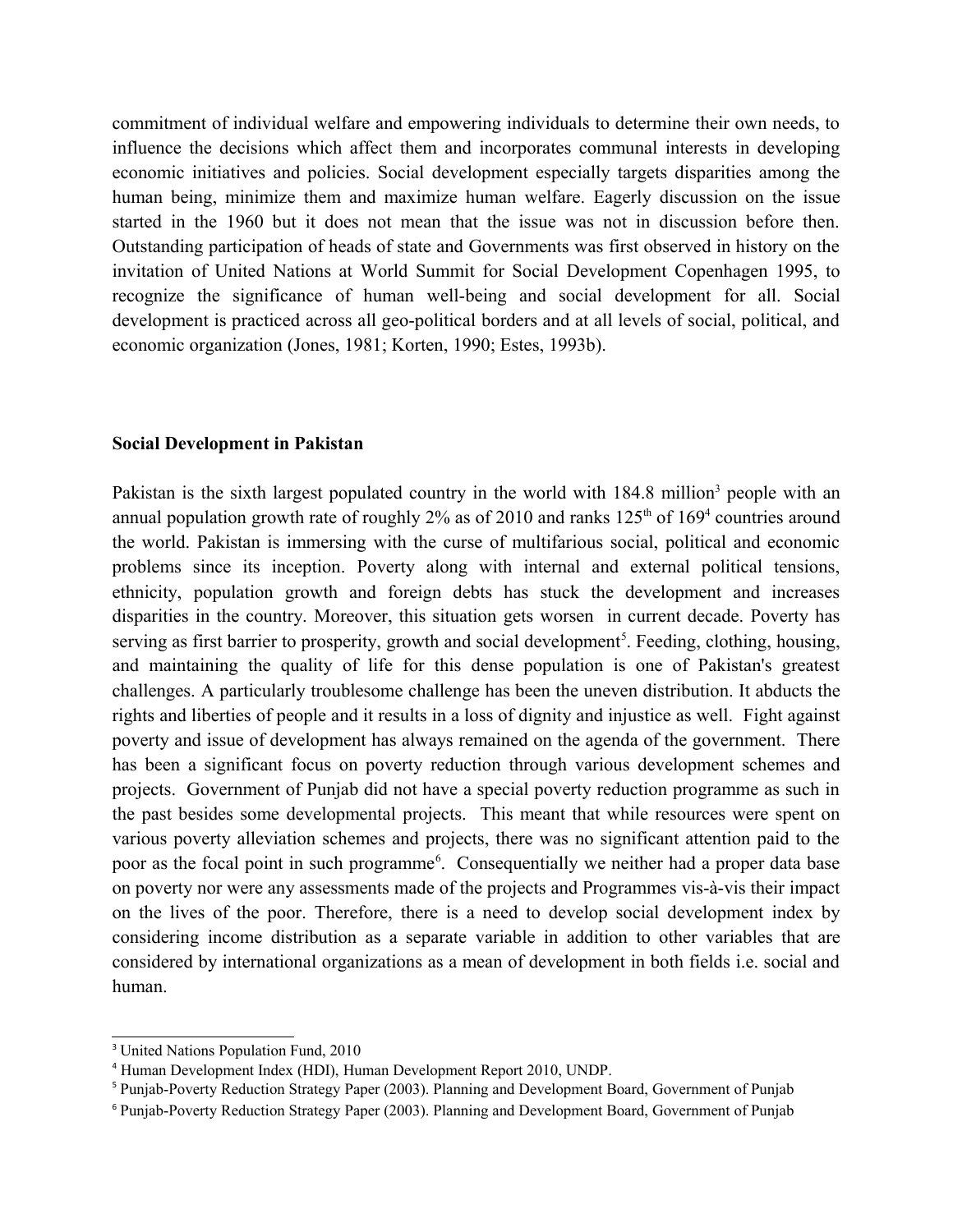## **Social Development Indicators**

Generally speaking, we tabularize the countries into three dimensions; developed, developing and poor countries. This tabulated world is a result of an array of domains developed by the researchers for human well-being, representing multiple interests of human's as well as societies. Social Development is a encyclopedic issue concerned with the human/society well being. As we surmise the issue is multidimensional, consisting number of distinct and independent dimensions, it seems important to have looked over those domains which make it "multidimensional".

A glut of indexes exist which were and are used for the measurement of human well being, human development and social development. Keenly, United Nations Research Institute for Social Development (UNRISD) scrutinizes the issue of social development and developed the Level of Living Index (LLI) in 1966. Later on, UNRISD started campaign for holistic as well as multidisciplinary approach to social development and developed Socioeconomic Development Index (SID) in 1970 and General Index of Development (GID) in 1972. After this in 1979, Overseas Development Council introduced Physical Quality of Life index (PQLI) to measure the human well being besides the GNP. Population Crisis Committee in Washington DC again made the contribution and introduced International Human Suffering Index (HSI) in 1987. Subsequently, in 1990 United Nations Development Programme made contribution by developing a new index which exceptionally took the attention of the world namely Human Development Index (HDI). Booysen (2002) reveals that internationally only 20 indexes gained attention in last four decades. Ray (2008) believes that only two indexes namely PQLI & HDI are the most admired measures of human well-being and development besides per capital income. The designers of these indices typically emphasize that there is more to well-being enhancement than material enrichment, and therefore often combine what might be loosely termed 'economic' and 'non-economic' well-being indicators. In some instances the indices are intended to serve as alternative or competing indices, to traditional income-based measures, and therefore include non-economic variables only.

Several studies in Pakistan ranked the districts of Pakistan in their own manners. This study serves as an attempt to extend the existing area of this research. Emphasis is given towards the use of a huge basket of indicators, suggested by UNDP and World Bank, for the social development ranking of the districts of Punjab. Education is the most important dimension in the construction of social development index. In literature, secondary enrolment rate for both male & female, literacy rate of male & female, and tertiary enrolment rate of male & female are used. The present study tried to extend this dimension by including other factors like physical access to primary school for boys and girls separately. In health dimension, previous studies include hospitals per 10,000 population, hospital beds per 10,000 population and patients treated per 1000. This present study extends this domain by adding certain factors like infant mortality rate and physical access to health facility. To determine the quality of life, the study by Afzal (2011) include percentage of household (HH) with 'Pakka' walls, percentage HH with inside water connections, Average HH size, percentage of HH with 'Pakka' roofs, and rooms per house. The present study used physical access to clean drinking water and a percentage of household have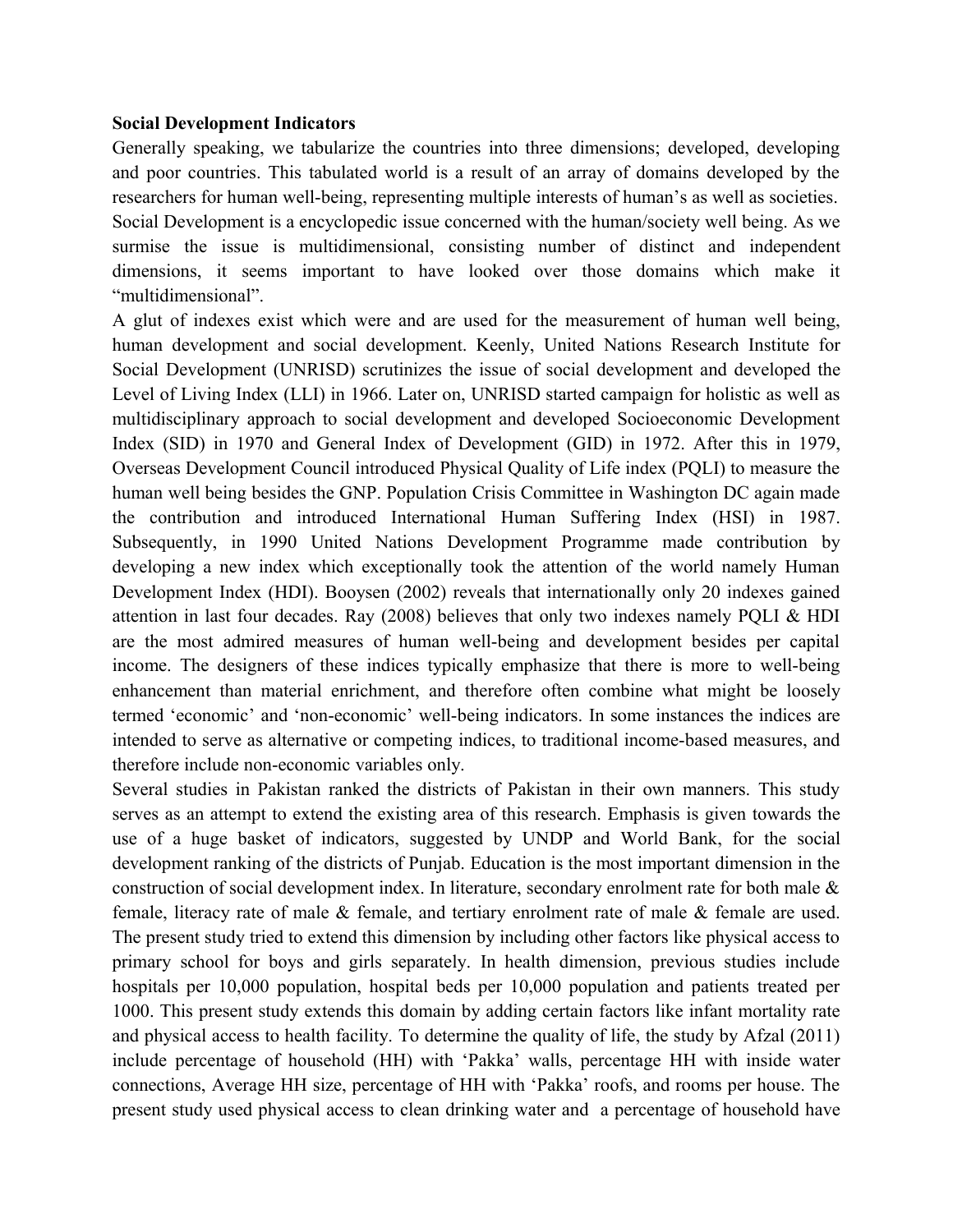improved in sanitation facilities, unemployment rate, child labour and knowledge about preventing HIV/AIDS.

# **Data Sources and Methodology**

Factor analysis technique, the taxonomic distance technique and the Z-sum techniques are used for the development of social development index. Each technique has some plus as well as negative points. In Z-sum technique all the indicators are treated under equal weights, which is the most negative point of this method. The taxonomic distance technique also gives equal weights to all the indicators and secondly, this method is responsive to outlier and shows skewed order of rankings (Ghaus et al., 1996; Wasti and Siddiqui, 2008).

Factor analysis converts the correlated variables into a small numbers of uncorrelated factors, called principal components. This technique combined the data such that it is ordered around the covariance structures of the variables. The variations in the total sample elucidated by each factor are determined by Eigen values. It measures the collective percentage of variance in a variable. That's why factor analysis method is widely used to study the multi facet phenomena.

$$
Z_i = \alpha_{i1} F_1 + \alpha_{i2} F_2 + \ldots + \alpha_{ij} F_j \ldots (1)
$$

 $Z_i$  is the ith indicator.

 $\alpha_{ij}$  is called the factor loading and represents the proportion of the variation in  $Z_i$  which is accounted for by the jth factor.

 $\sum \alpha_i^2$  is called the communality and it is equivalent to the multiple regression coefficient in regression analysis.

*F<sup>j</sup>* represents jth factor of component.

The components are produced in descending orders, in which first component is called principal component that shows maximum variation in data. The last component shows minimum variation in the data. Factors scores of each districts of Punjab are computed by utilizing factors loading of principal components.

$$
(FS)_{kj} = \sum k \alpha_{ij} * Y_i \dots (2)
$$

 $FS_{kj}$  represents factor score of the kth country and the jth factor.

 $Y_i$  is the standardized value of the ith indicator.

 $\alpha_{ij}$  is the factor loading of the jth factor and the ith indicator.

Now to compute the weighted scores, the eign values ( $e_{ij}$ ), that captures the proportional variation in the data, is multiplied by factor scores. This process gives the weights to each factor according to their variation addition. This method is more superior than Z-sum method and the taxonomic distance method because it does not gives equal weights to all factors.

$$
(WFS)_k = \sum k e_{ij} (FS)_{kj} \dots (3)
$$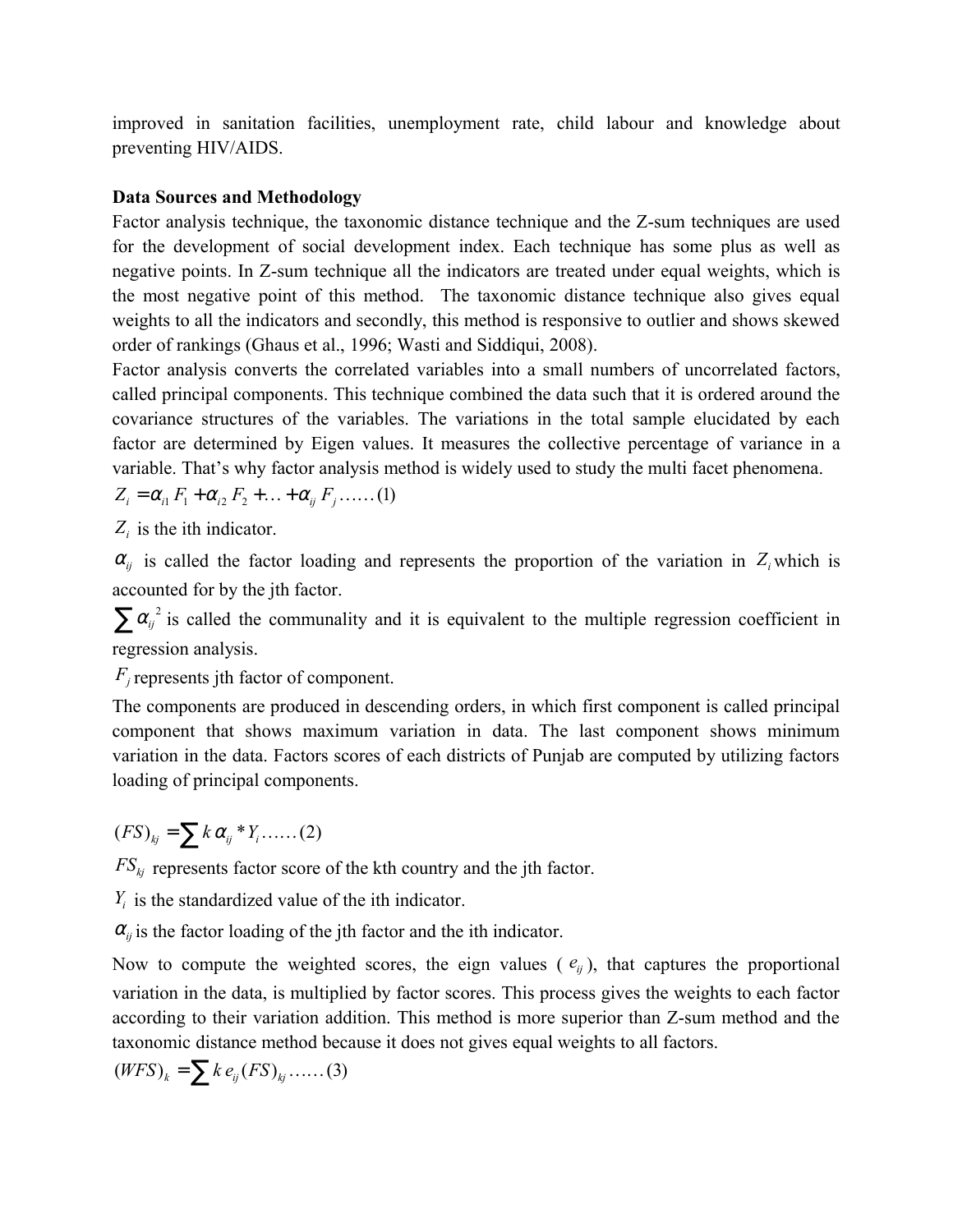## **Results and Discussion**

Among the bunch of indicators in the filed, precisely eighteen indicators namely, Physical access to primary school (boys), Physical access to primary school (girls), Primary enrolment (girls), Primary enrolment (boys), Improved sanitation, Literacy rate (female), Secondary enrolment (female), Physical access to health facility, Unemployment rate, Child labour, Secondary enrolment (male), Literacy rate (male), Knowledge about HIV/AIDS, Infant mortality rate, Patients treated in hospitals, No. of beds in hospitals, Physical access to safe water and Safe drinking water has been included in this analysis as recommended by UNRISD and World Bank. All the decided variables has been again scattered down in four major factors. Before explicating the development index it is necessary to inspect the factors in detail.

## **Factor 1**

Notably eight out of eighteen variables loads in first factor. Variables loaded in this factor are the most concerned indicators in terms of social development. In this factor the Toba Tek Singh is on the top and Jhelum is on second whereas, Layyah and Muzafargarh are at the end. Major indicators involved in this factor are concerned with physical access to social/basic services. Social development and accessibility are intertwined; it has been magnified by the programme of actions adopted after the world summit for social development in Copenhagen 1995. A number of researchers scrutinized the fact that distance is the basic element that impels service utilization in the developing world (Fredericksen 1964; Stock 1983; Müller et al. 1998; Buor 2002, 2003; Noor et al. 2003). Moreover, Rice et al. (2001) professes the fact that fair access to social services shares it roots in ensuring social justice.

# **Factor 2**

Factor two conveys six indicators. This factor include Unemployment rate, Child labour, Secondary enrolment (male), Literacy rate (male), Knowledge about HIV/AIDS, and Infant mortality rate. It is by far the most important factor and includes most of the indicators from the educational sector. Gujrat, Chakwal and Jhelum are the first three top districts of Punjab in the second factor while, Kasur, Bahawalnagar and Faisalabad are the most deprived districts of Punjab. As such education can be interpreted as the most important service capturing variation in the level of social development. Besides this, awareness level about HIV and low infant mortality rate are both treated as core assumptions of human development and social well-being. Behrman *et al.* (2004) reveals the fact that infant mortality rate, is considered to be one of the strongest indicators of a country's wellbeing, as it reflects social, economic and environmental conditions in which children and others in society live, including their health care. Furthermore, reduction in mortality also has been ratified by numerous summits and conferences including World Summit for Children (1990), the International Conference on Population and Development (1994) the Fourth World Conference on Women (1995), the World Summit for Social Development (1995), and the United Nations Millennium Summit as the it has direct relation with social development. Simultaneously, child labor is another important variable affecting the process of development and growing rapidly in developing world because poor households cannot insure themselves adequately against income fluctuations (Guarcello *et al*. 2002; Grootaert *et al*. 1999; and Rena 2004).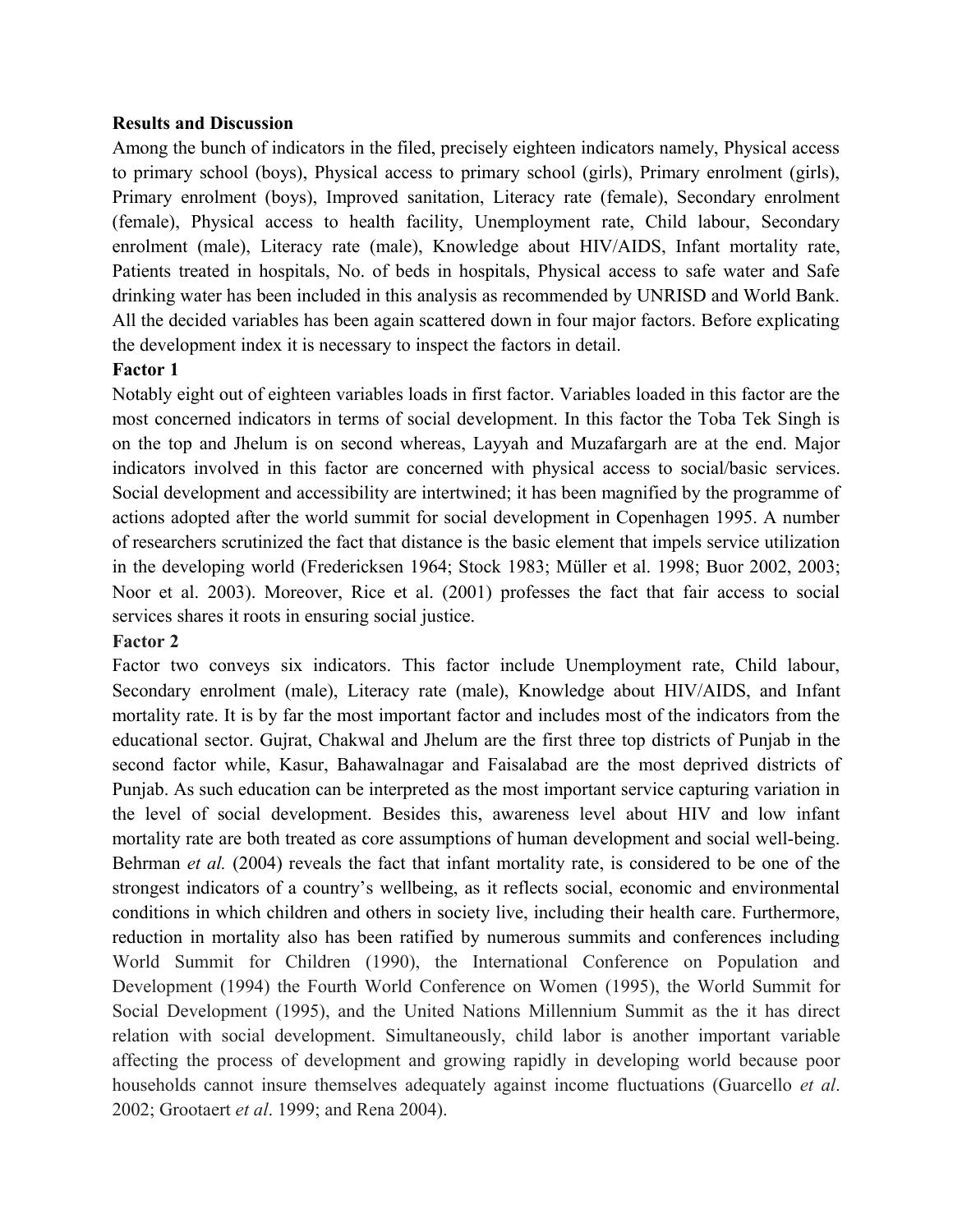## **Factor 3**

Third factor conveys two indicators namely Patients treated in hospitals and No. of beds in hospitals. This factor generally depicts the health situation among districts. Lahore, Faisalabad and Rawalpindi are the first three top districts of Punjab. Rajanpur, Pakpattan and Attock are the most deprived districts of Punjab. Bloom *et al*, (2000) believes that improvements in population's health and availability of appropriate health services serves as virtuous cycle of poverty reduction, raising income and human well-being. Sen (2002) states that a country that pursue "growth-mediated" processes often finds that where inequalities in income persist, there is ultimately exacerbate inequalities in health.

#### **Factor 4**

Fourth factor comprises two indicators in which Physical access to safe water and Safe drinking water are loaded. Access to drinking water means that the source is less than one kilometer away from its place of use and that it is possible to reliably obtain at least 20 liters for an individual a day. Layyah, Gujranwala and Hafizabad are the first three top districts regarding safe water availability whereas, Rawalpindi is the most deprived district of Punjab. Rajanpur is at second number while, D.G. Khan is at third number. The Copenhagen Declaration (1995) on the Social Development stated that the root causes of poverty lies in unfulfilled basic needs, which includes the provision of safe drinking water and sanitation. The United Nations Committee on Economic, Social and Cultural Rights (Committee on ESCR) commented that the human right to water is indispensable for leading a life with human dignity. It also stated that water is a prerequisite for the realization of other human rights<sup>7</sup>.

Now by using the equation 3 we ranked the districts of Punjab. The WFS scores of districts investigates that Lahore, Sialkot, Gujranwala, Gujrat, Narowal are at first five top ranked districts respectively. Whereas, Rajanpur is at last number in terms of social development ranking. D.G. Khan is the second last most deprived district of Punjab whereas, R.Y. Khan and Bahawalnagar are third and fourth most deprived districts of Punjab respectively.

The purpose for checking the factor wise ranking of the districts is to see the sites , which factors contribute to it and how much contribution regarding social development index. As we discussed that this issue is multidimensional, consisting of numbers of distinct and independent dimensions, it seems important to look at those domains which makes it "multidimensional". In the first three factors, the Rawalpindi is amongst the top districts but in the fourth factor (which has indicators of safe drinking water) this is the most deprived districts. Emphasizes should be given to plan such policies which increase the most deprived factor in the districts.

In social development ranking, Gujranwala is at third position but factor wise ranking shows a very interesting situation about this district. This district is in better condition in all the factors except factor 2. Investment in the indicators which are in factor 2 will enhance the position of this district. Same is the case with Gujrat district, which is at fourth position in social development ranking. Among all the factors Gujrat is most deprived in factor 1 and 2. The

<sup>&</sup>lt;sup>7</sup> The Committee on ESCR exercises oversight over compliance with the International Covenant on Economic, Social and Cultural Rights of 1966. In General Comment No.15, (29th session, 2002) [UN Doc E/C.12/2002/11], para 1.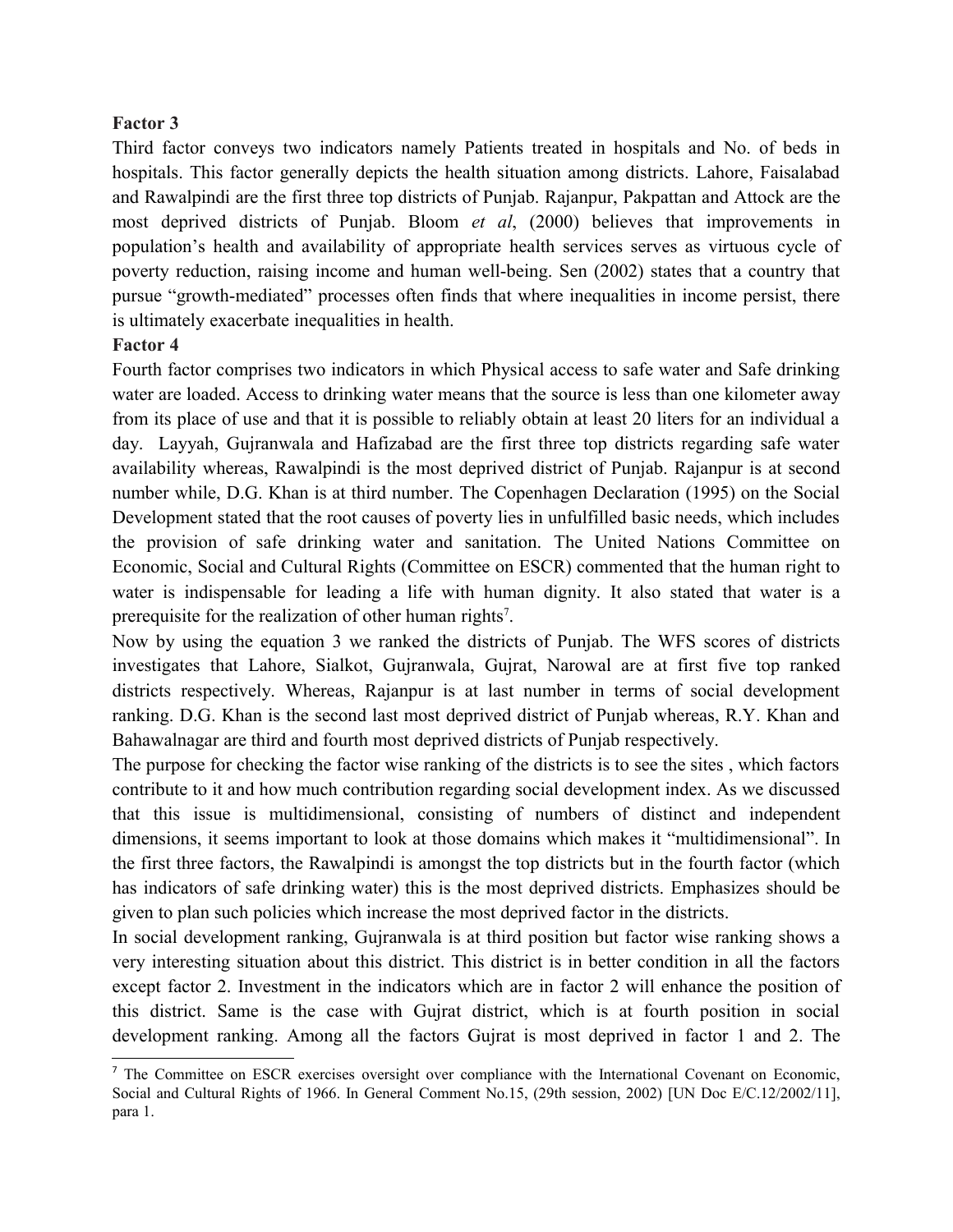detailed factor wise description of the districts of Punjab are presented in graph 1&2 while, graph 3 shows the social development ranking by using social development index.

#### **Conclusion and Policy Options**

Several studies in Pakistan ranked the districts of Pakistan in their own manners. This study serves as an attempt to extend the existing area of this research. Emphasis is given towards the use of a huge basket of indicators, suggested by UNDP and World Bank, for the social development ranking of the districts of Punjab. The study employed eighteen indicators of health, education, household services and child protection. By utilizing the factor analysis method the study investigates that Lahore, Sialkot, Gujranwala, Gujrat, Narowal are at first five top districts. Whereas, Rajanpur is at last number in social development ranking. D.G. Khan is the second last most deprived district of Punjab whereas, R.Y. Khan and Bahawalnagar are third and fourth most deprived districts of Punjab respectively. The factor wise ranking shows that deprivation in one factor out of four, placing the districts in overall ranking. Simply speaking, some districts are at top in three factors but due to the poor condition in one factor they are at poor condition in overall social development ranking (e.g Rawalpindi). Emphasis should be given to plan such policies which increase the most deprived factor in the districts. Given the administrative structure at district and tehsil level and multiplicity in socio economic development in Punjab, and even all provinces of Pakistan, along with provincial level, this exercise must be practiced at district and even tehsil level. Successful social development strategies requires both that governing elites are committed to changing power structures in favor of the poor, and that citizens engage in policy making processes to combat these disparities.

#### **References**

Afzal, Uzma. "The Changing Profile of Development: A Historical Study of the Punjab 1961– 2008." Center for Research in Economics and Business Lahore School of Economics. 2010. Behrman, Jere R., Harold Alderman, and John Hoddinott. 2004. "Nutrition and Hunger." In Global Crises, Global Solutions, ed. Bjorn Lomborg. Cambridge, UK: Cambridge University Press.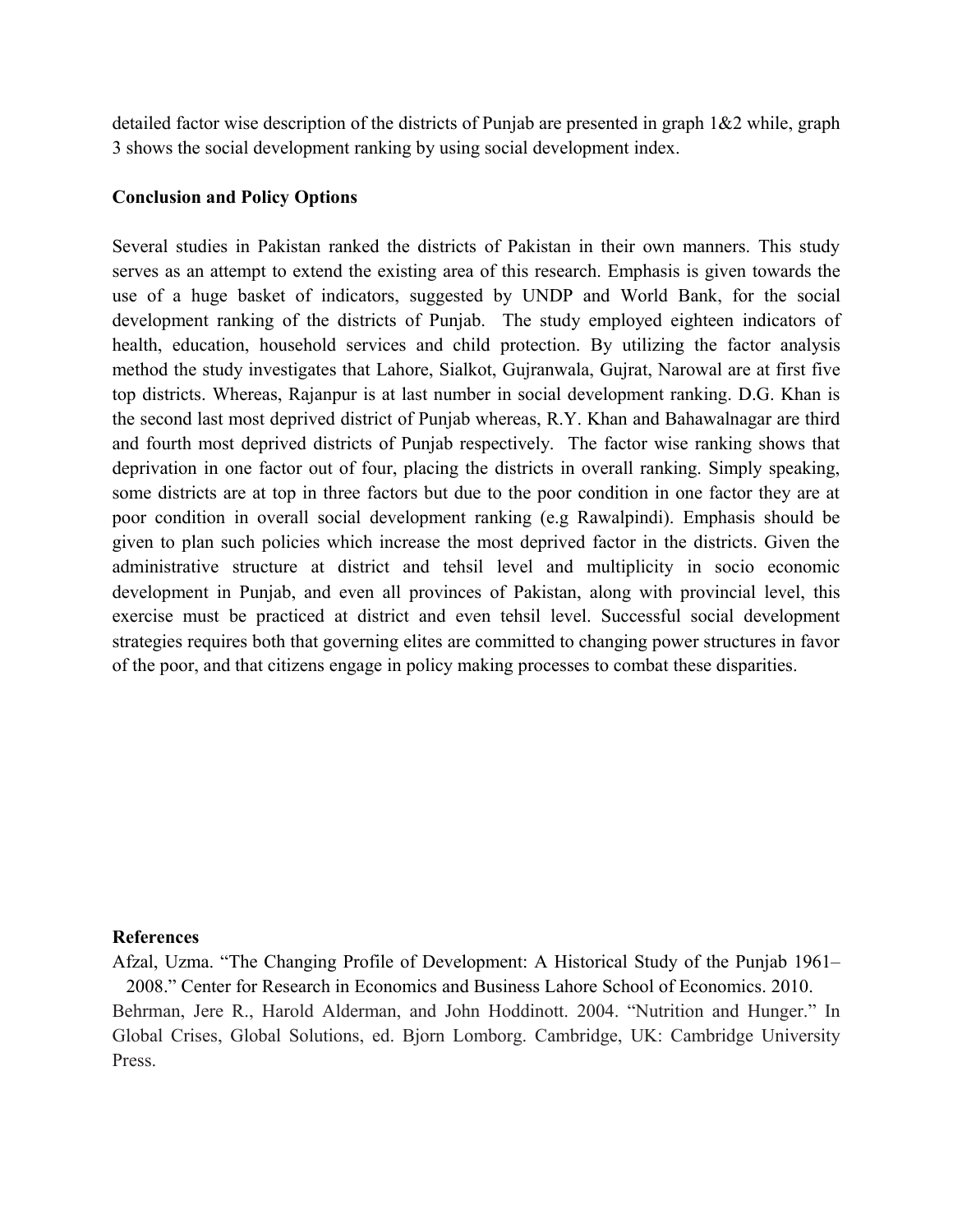Bloom, D. and D. Canning 2000. The Health and Wealth of Nations. Science 287(5456):1207- 1209.

Booysen, F. (2002). 'An Overview and Evaluation of Composite Indices of Development' Social Indicators Research, 59(2): 115–51.

Cummins, R. A., "Domains of Life Satisfaction: An Attempt to Order Chaos," Social Indicators Doyal, L. and I. Gough, A Theory of Human Need, Macmillan, Basingstoke, 1991.

Estes, R. J. (1990). Development under different political and economic systems. Social Development Issues, 13(1), 5-19.

Estes, R. J. (1993b). Toward sustainable development: From theory to praxis. Social Development Issues, 15(3), 1-29.

European Economic Review 49 (2005): 909-938.

Ghaus, Aisha, Hafiz Pasha, and Rafia Ghaus. "Social Development Ranking of Districts of Pakistan." The Pakistan Development Review 35 (1996): 593-614.

Government of Pakistan. Economic Survey of Pakistan 2007-2008. Islamabad: Ministry of Finance.

Grootaert C and H. Patrinos. 1999. Policy Analysis of Child Labor: A Comparative Study. New York: St. Martin's, Press.

Guarcello L, F. Mealli and F Rosati. 2002. Household Vulnerability and Child Labour, The Effect of Shocks, Credit Rationing and Insurance, UCW paper Florence. (Avalable at: http://www.ucw-project.org/pdf/publications/standard CL and Vulnerability.pdf ;Retrieved on 13th November 2008)

Haq, Mahbub ul. 1995. Reflections on Human Development. New York: Oxford University Press.

Jones, J. (1981). Can we teach social development in a social work curriculum? International Social Work, 24(4), 29-31.

Korten, D. C. (1990). Getting to the 21st century: Voluntary action and the global agenda. West Hartford, CT: Kumarian Press, Inc.

Meinert, R., & Kohn, J. (1987). Toward operationalization of social development concepts. Social Development Issues, 10(3), 4-18.

Narayan, D., R. Chambers, M. K. Shah, and P. Petesch, Voices of the Poor: Crying Out for Change, Oxford University Press for the World Bank, New York, 2000.

Nussbaum, M. C., Women and Human Development: The Capabilities Approach, Cambridge University Press, Cambridge, 2000.

Paiva, J. F. X. (1977, June). A conception of social development. Social Service Review, pp. 327-336.

Pakistan." Harvard Kennedy School Workshop on Analytical Growth Narratives, 2001. Punjab." (2008).

Punjab-Poverty Reduction Strategy Paper (2003). Planning and Development Board, Government of Punjab.

Ramsay, M., Human Needs and the Market, Avebury, Aldershot, 1992.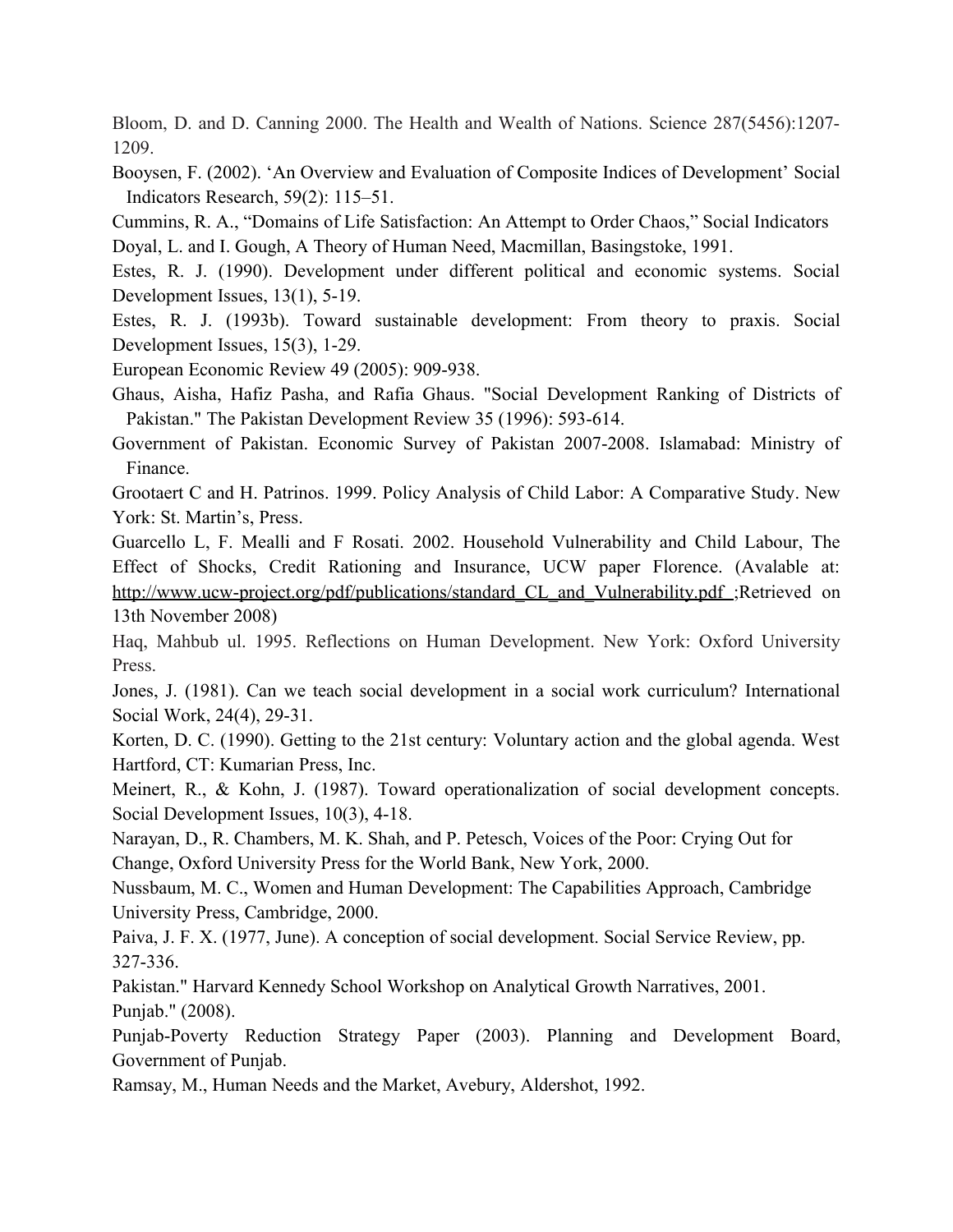Ray, A.K. (2008) Measurement of social development: an international comparison. Social Indicators Research, 86: 1-46 DOI 10.1007/s11205-007-9097-3

Rena, Ravinder. 2004. Child Soldier in Armed Conflict. Sumatera Utara, Indonesia: Kalingga, Pusat Kajian dan Perlindungan Anak (PKPA)/Center for Study and Child Protection, in collaboration with UNICEF,(September- October ), pp.1-2.

Research, 38(3), 303–28, 1996.

Sen, A. K., Commodities and Capabilities, Elsevier, Amsterdam, 1985.

Sen, A.K. (1999). Development as freedom. Oxford University Press, USA.

Sen, A.K. (2002). Why Health Equity? Health Economics 11: 659-666.

Stewart, F., Basic Needs in Developing Countries, Johns Hopkins University Press, Baltimore, 1985.

Wasti, Ashraf, and Minhaj Uddin Siddiqui. "Development Rank Ordering of Districts of Pakistan." Pakistan Journal of Applied Economics 18.1-2 (2008): 1-29. Print.

|  |  |  |  |  | <b>Table 1: Results of Factor Analysis</b> |
|--|--|--|--|--|--------------------------------------------|
|--|--|--|--|--|--------------------------------------------|

| Variable                          | Factor | Factor 2 | Factor 3 | Factor 4 | Communality |
|-----------------------------------|--------|----------|----------|----------|-------------|
| Physical access to primary school | .976   | .041     | .048     | .000     | .938        |
| (bovs)                            |        |          |          |          |             |
| Physical access to primary school | .936   | .206     | .013     | .060     | .919        |
| (girls)                           |        |          |          |          |             |
| Primary enrolment (girls)         | .749   | .550     | .236     | 0.59     | .923        |
| Primary enrolment (boys)          | .699   | .564     | .143     | .114     | .840        |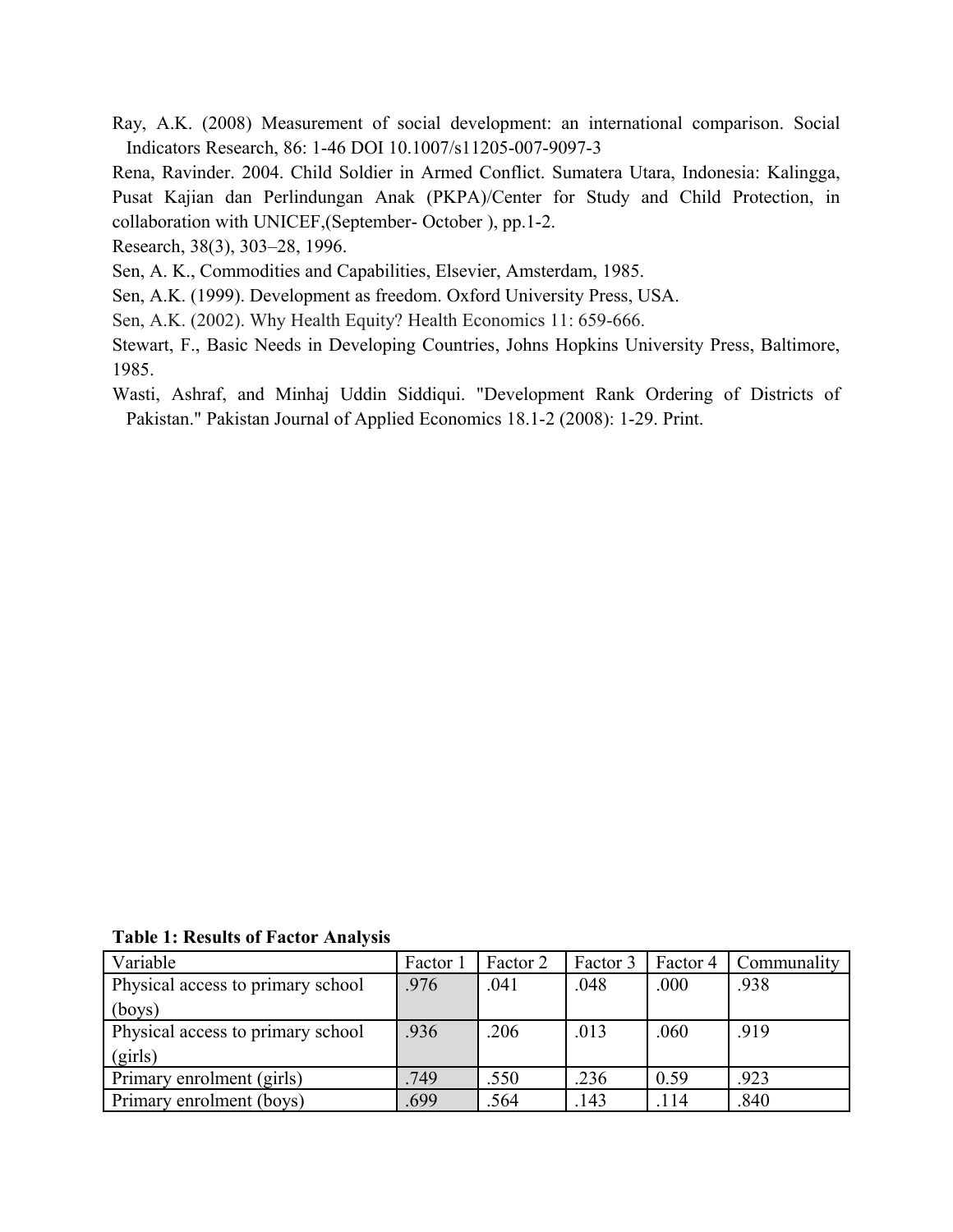| Improved sanitation                | .687 | .371 | .496 | .122 | .869 |
|------------------------------------|------|------|------|------|------|
| Literacy rate (female)             | .659 | .546 | .460 | .013 | .944 |
| Secondary enrolment (female)       | .641 | .605 | .380 | 0.87 | .928 |
| Physical access to health facility | .558 | .385 | .468 | .124 | .693 |
| Unemployment rate                  | .258 | .844 | .044 | .161 | .806 |
| Child labour                       | .026 | .751 | .100 | 0.30 | .576 |
| Secondary enrolment (male)         | .591 | .693 | .254 | .171 | .923 |
| Literacy rate (male)               | .547 | .686 | .289 | .101 | .894 |
| Knowledge about HIV/AIDS           | .342 | .676 | .439 | .237 | .823 |
| Infant mortality rate              | .403 | .640 | .325 | .103 | .688 |
| Patients treated in hospitals      | .017 | .041 | .934 | .164 | .901 |
| No. of beds in hospitals.          | .071 | .056 | .096 | .061 | .891 |
| Physical access to safe water      | .061 | .056 | .049 | .976 | .942 |
| Safe drinking water                | .022 | .184 | .096 | .939 | .924 |
| Eigen values                       |      |      |      |      |      |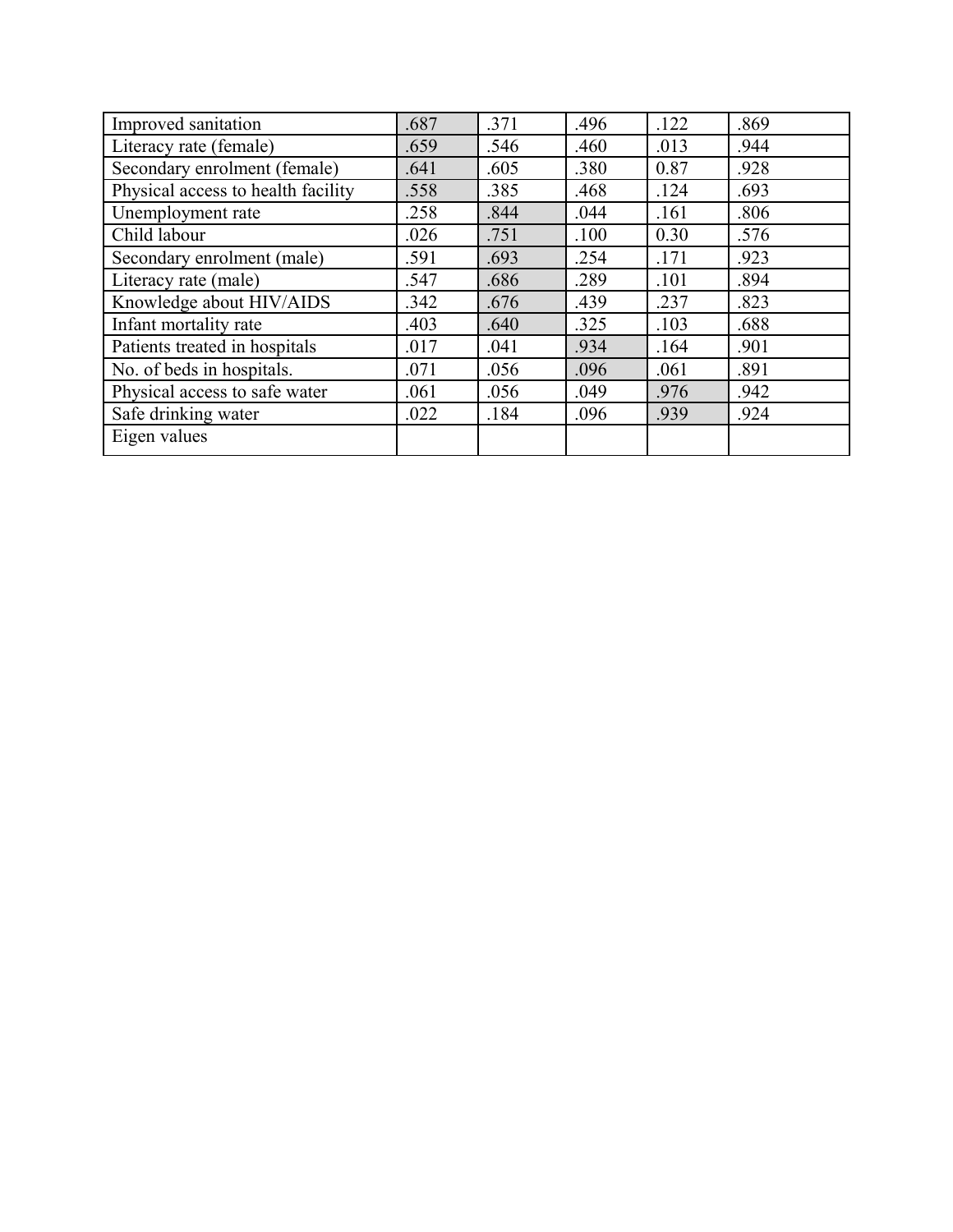| <b>Table 2: Scores of Districts, Factor wise and Overall</b> |            |                  |            |                |            |              |            |                  |           |
|--------------------------------------------------------------|------------|------------------|------------|----------------|------------|--------------|------------|------------------|-----------|
| Districts                                                    | Factor 1   | <b>Districts</b> | Factor 2   | Districts      | Factor 3   | Districts    | Factor 4   | <b>Districts</b> | DI        |
| Muzaffargarh                                                 | $-2.40966$ | Kasur            | $-1.94231$ | Rajanpur       | $-1.50283$ | Rawalpindi   | $-2.16347$ | Rajanpur         | $-5.8428$ |
|                                                              |            |                  |            |                |            |              |            |                  |           |
| Layyah                                                       | $-1.77026$ | bahawalnagar     | $-1.58033$ | Pakpattan      | $-1.26428$ | Rajanpur     | $-2.02671$ | D.G.Khan         | 4.29472   |
|                                                              |            |                  |            |                |            |              |            |                  |           |
| bahawalpur                                                   | $-1.59557$ | Faisalabad       | $-1.27761$ | Attock         | $-1.12663$ | D.G.Khan     | $-1.96422$ | R.Y.Khan         | 2.43797   |
|                                                              |            |                  |            | M.Baha-ud-     |            |              |            |                  |           |
| D.G.Khan                                                     | $-1.50435$ | R.Y.Khan         | $-1.13549$ | Din            | $-0.83119$ | Chakwal      | $-1.73513$ | bahawalnagar     | 2.01069   |
|                                                              |            |                  |            | Nankana        |            |              |            |                  |           |
| Jhang                                                        | $-1.31813$ | Rajanpur         | $-1.12346$ | Sahib          | $-0.77724$ | Faisalabad   | $-1.46068$ | Lodhran          | $-1.9251$ |
|                                                              |            | Toba Tek         |            |                |            |              |            |                  |           |
| Rajanpur                                                     | $-1.18981$ | Singh            | $-1.0548$  | <b>Bhakkar</b> | $-0.68141$ | Sargodha     | $-0.90879$ | Pakpattan        | 1.84651   |
|                                                              |            |                  |            |                |            |              |            |                  |           |
| R.Y.Khan                                                     | $-1.17261$ | Pakpattan        | $-0.8732$  | Mianwali       | $-0.66602$ | Jhelum       | $-0.87307$ | bahawalpur       | 1.23305   |
|                                                              |            |                  |            |                |            |              |            |                  |           |
| Khushab                                                      | $-0.87962$ | Lodhran          | $-0.87269$ | Lodhran        | $-0.64889$ | Khushab      | $-0.86853$ | Khushab          | 1.14647   |
|                                                              |            |                  |            |                |            |              |            |                  |           |
| Multan                                                       | $-0.83786$ | Sahiwal          | $-0.84387$ | Vehari         | $-0.61569$ | Attock       | $-0.85572$ | Kasur            | 1.03449   |
|                                                              |            |                  |            |                |            |              |            |                  |           |
| Lodhran                                                      | $-0.65776$ | bahawalpur       | $-0.75491$ | Khushab        | $-0.54748$ | R.Y.Khan     | $-0.57906$ | Muzaffargarh     | 0.85098   |
|                                                              |            |                  |            |                |            |              |            |                  |           |
| <b>Bhakkar</b>                                               | $-0.58189$ | Khanewal         | $-0.73556$ | Narowal        | $-0.53451$ | bahawalnagar | $-0.48171$ | Okara            | 0.82045   |
|                                                              |            | Nankana          |            |                |            |              |            |                  |           |
| Lahore                                                       | $-0.35807$ | Sahib            | $-0.57235$ | Khanewal       | $-0.51479$ | Gujrat       | $-0.2018$  | Sargodha         | 0.63529   |
|                                                              |            |                  |            |                |            | Toba Tek     |            |                  |           |
| Okara                                                        | $-0.33724$ | D.G.Khan         | $-0.46854$ | Jhelum         | $-0.50655$ | Singh        | $-0.1493$  | Mianwali         | $-0.4241$ |
| Mianwali                                                     | $-0.23444$ | Vehari           | $-0.26007$ | Layyah         | $-0.37693$ | Okara        | $-0.06699$ | Jhang            | $-0.3421$ |
|                                                              |            |                  |            |                |            |              |            |                  |           |
| Pakpattan                                                    | 0.16608    | Sheikhpura       | $-0.21048$ | D.G.Khan       | $-0.35761$ | Kasur        | 0.00972    | Attock           | 0.18584   |
| Gujrat                                                       | 0.2332     | Sargodha         | $-0.20861$ | Hafizabad      | $-0.32446$ | Pakpattan    | 0.12488    | Nankana Sahib    |           |